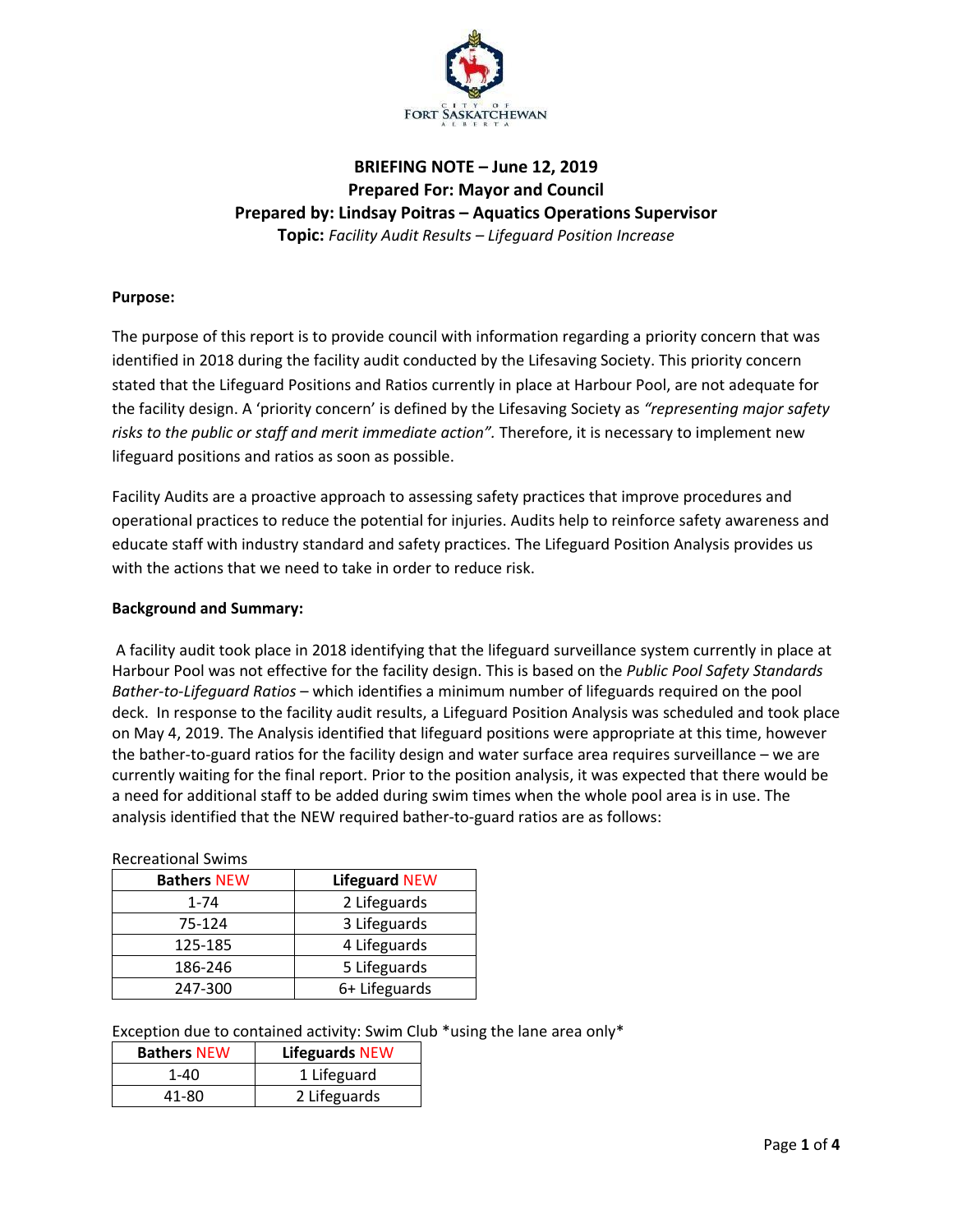

\*Note: if swim club is using more than just the lane area they must revert to the above bather-to-guard ratio.

The other changes made to the operation of recreational swims are:

- 1. The Bay Area rope will be put in place during all public swims to identify a depth change
- 2. Off deck guards must be called out when bathers are required to complete a swim test to enter the deep end.

These changes enhance the layers of protection already in place for the staff and patrons at the facility.

The following things were also taken into consideration when identifying the new ratios and staffing required:

- 1. Size and configuration of the facility
- 2. The number of pools
- 3. The number of bathers per swim
- 4. Age and ability of bathers
- 5. Type of bather activity
- 6. Danger areas
- 7. Equipment in use during the scheduled swim
- 8. Blind spots and glare

For reference the old bather-to-guard rations are below:

Recreational Swims

| <b>Bathers OLD</b> | Lifeguards OLD |  |  |
|--------------------|----------------|--|--|
| $1 - 19$           | 1 Lifeguard    |  |  |
| 20-74              | 2 Lifeguards   |  |  |
| 75-124             | 3 Lifeguards   |  |  |
| 125-199            | 4 Lifeguards   |  |  |
| 200-300            | 5+ Lifeguards  |  |  |

Swim Club

| <b>Bathers OLD</b> | Lifeguards OLD |  |  |
|--------------------|----------------|--|--|
| 1-49               |                |  |  |
| 50-99              |                |  |  |

To ensure that we are managing the risk at the facility, this new plan will continue to be monitored and evaluated throughout 2019 and on an annual basis moving forward

## **Plans/Standards/Legislation:**

The Lifesaving Society works with government and industry partners to set the standard for Public Aquatic Facilities to create consistency and quality across the industry. Implementing the results of the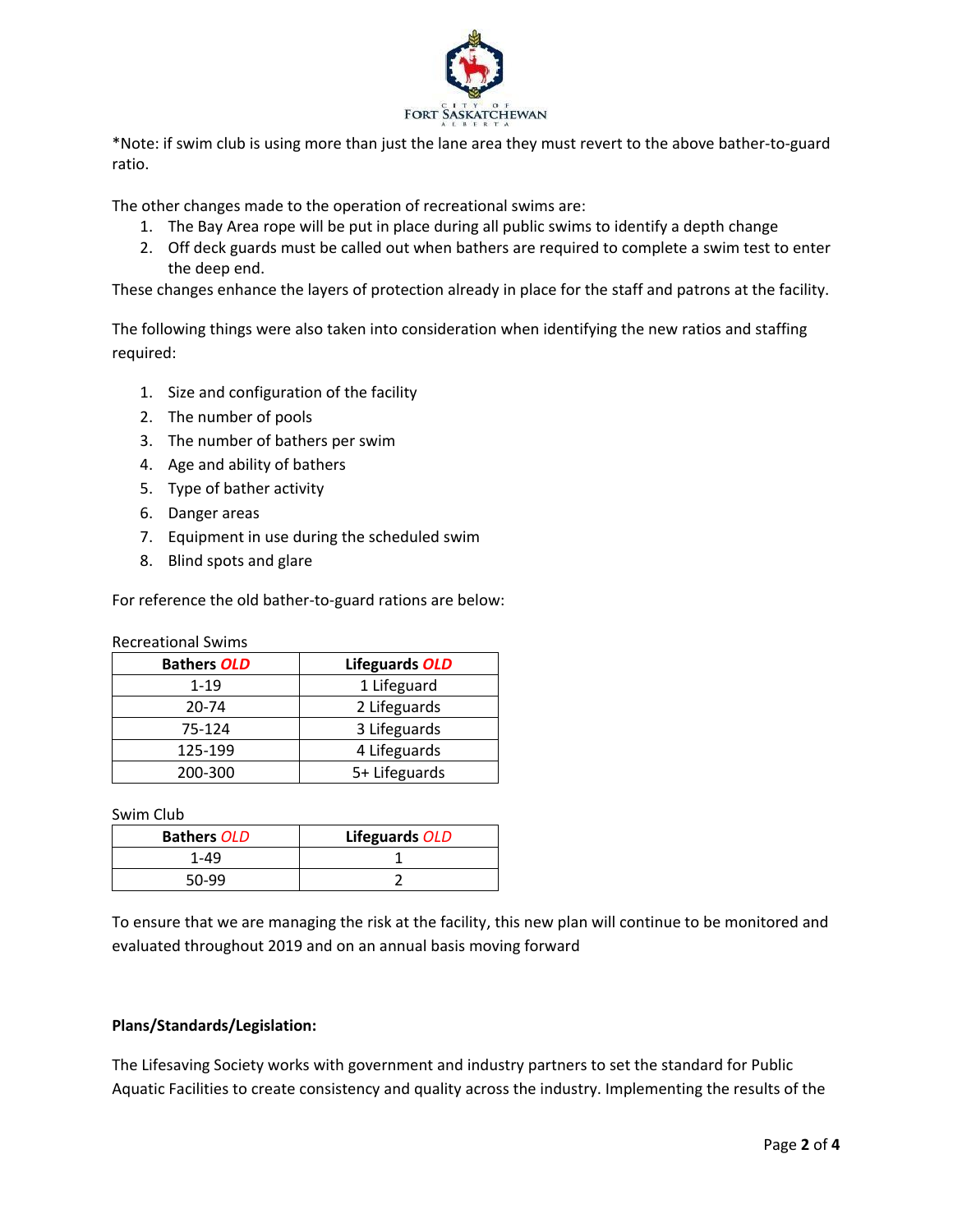

Facility Audit and the Lifeguard Position Analysis at the facility, is a way to manage the risk to the City in the event of an incident – basically a risk control strategy.

As stated by the Lifesaving Society – *"Every owner of a Public Aquatic Facility has an obligation to provide a safe environment for every user of the pool. This obligation has been clearly identified and affirmed by court decisions across Canada. "– Public Aquatic Facility Safety Standards*

In order to meet this obligation, we need to rely on expert assistance such as the Lifesaving Society, when applying standards and audit recommendations to protect our patrons and ultimately the City. These controls and strategies help to minimize the risk.

#### **Financial Implications:**

As a result of the Facility Audit and the Lifeguard Positioning Analysis it was identified that additional lifeguards will be required as per the following chart:

| <b>Days</b>                                                                                              | <b>Hours</b>               | <b>Hours</b><br>per<br>Week | 2019<br><b>Instructor</b><br><b>Guard Wage</b> | <b>Wages</b><br>required per<br>week | <b>Weeks</b><br>left in<br>2019 | <b>Total</b><br><b>Wages</b><br><b>Required</b><br>for 2019 | <b>Weeks</b><br><b>Required on</b><br>going<br>starting 2020 | Total<br><b>Wages</b><br>Required<br>on-going<br>starting in<br>2020 |
|----------------------------------------------------------------------------------------------------------|----------------------------|-----------------------------|------------------------------------------------|--------------------------------------|---------------------------------|-------------------------------------------------------------|--------------------------------------------------------------|----------------------------------------------------------------------|
| M-F                                                                                                      | 6-9am                      | 15                          | \$25.79                                        | \$386.85                             | 34                              | \$13,152.90                                                 | 52                                                           | \$20,116.20                                                          |
| M-Th                                                                                                     | $6:30-$<br>8pm             | 6                           | \$27.29                                        | \$163.74                             | 34                              | \$5,567.16                                                  | 52                                                           | \$8,514.48                                                           |
| Saturday                                                                                                 | $5-7$ pm                   | $\overline{2}$              | \$27.29                                        | \$54.58                              | 34                              | \$1,855.72                                                  | 52                                                           | \$2,838.16                                                           |
| Sunday                                                                                                   | $5-8$ pm                   | 3                           | \$27.29                                        | \$81.87                              | 34                              | \$2,783.58                                                  | 52                                                           | \$4,257.24                                                           |
| M-F                                                                                                      | $5-$<br>6:30 <sub>pm</sub> | 7.5                         | \$27.29                                        | \$204.68                             | 16                              | \$3,274.80                                                  | 16                                                           | \$3,274.80                                                           |
| Total additional wages required for 2019<br>\$26,634.16                                                  |                            |                             |                                                |                                      |                                 |                                                             |                                                              |                                                                      |
| Total additional wages required per year on-going (this is will be put<br>in as a plan request for 2020) |                            |                             |                                                |                                      |                                 |                                                             | \$39,000.88                                                  |                                                                      |

These additional hours are being requested to ensure that we have an appropriate staffing level to meet our commitment to break times in the collective agreement and off deck times for Lifeguards (as per Neate Fatality Inquiry results – breaks from surveillance are required every 2 hours). *\*Please note that while this potentially increases the number of casual staff at the facility it doesn't allow us to offer more lessons\** There is potential to increases the fees and charges for rentals, swim club, and school bookings to help offset some of the costs associated with the changes to the bather to guard ratios.